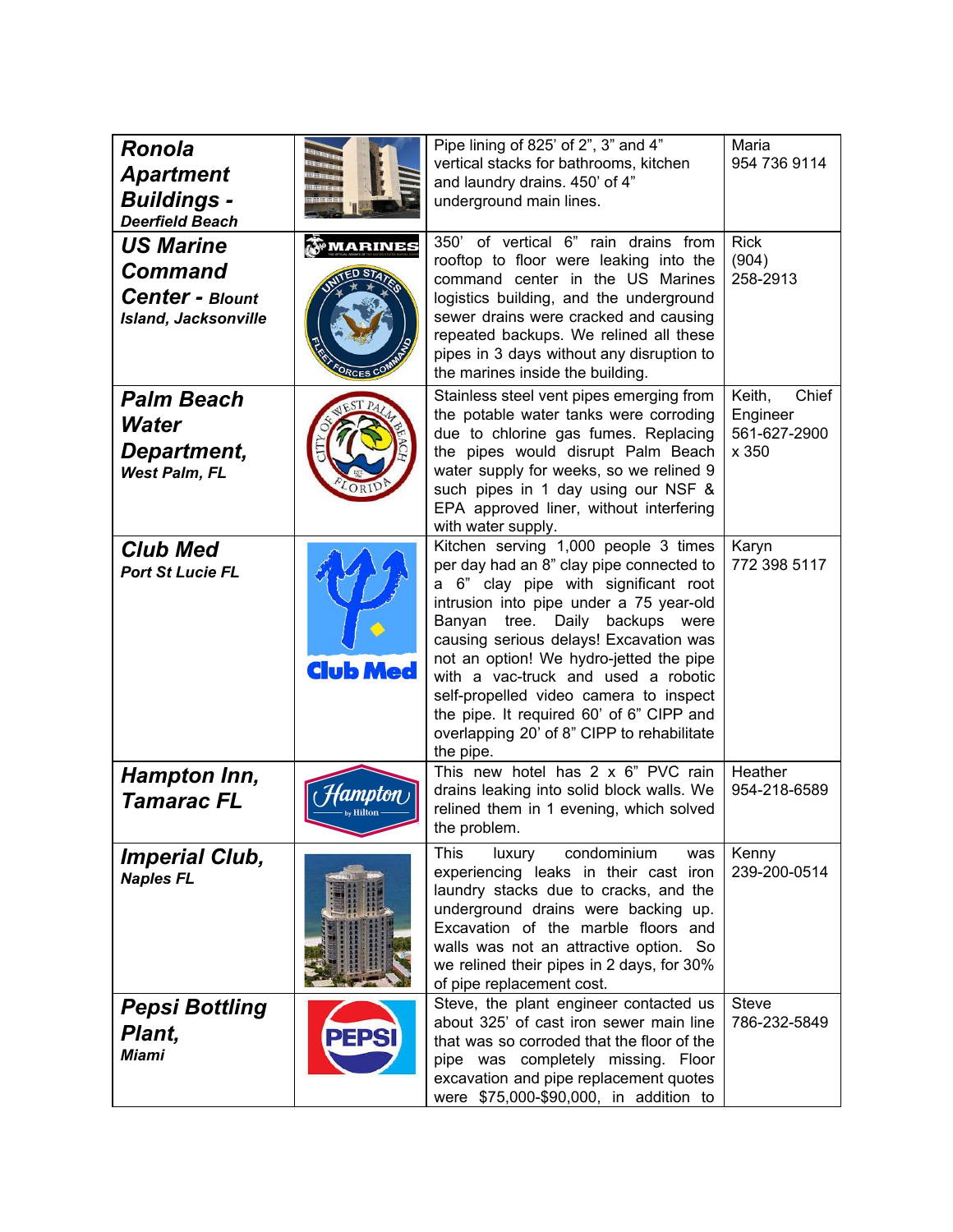|                                                                                 |                | plant downtime. We relined the pipe in<br>10 days at less that 1/3rd of the cost,<br>and the plant stayed operational.                                                                                                                                                                                                                                                          |                                              |
|---------------------------------------------------------------------------------|----------------|---------------------------------------------------------------------------------------------------------------------------------------------------------------------------------------------------------------------------------------------------------------------------------------------------------------------------------------------------------------------------------|----------------------------------------------|
| <b>Meridian</b><br><b>Luxury Condos,</b><br><b>Palm Beach</b><br><b>Gardens</b> |                | Vertical cast iron sewer pipe was<br>cracked along its length. The plumbers<br>wanted to vacate the tenants for 2<br>weeks to excavate the walls and replace<br>the pipe for \$25,000, excluding wall<br>covering repair (tile & marble). We<br>relined the pipe in one day costing 70%<br>less than excavation which includes a<br>50-year warranty.                           | Arturo<br>561 582 9830<br>or<br>561 582 9828 |
| <b>Polk County</b><br><b>Power Plant</b>                                        |                | Chemical processing drain buried under<br>6'<br>of concrete was<br>leaking<br>and<br>excavation was impossible due to the<br>equipment being in the way. We re-lined<br>the pipe in 1 day. Hydrostatic pressure<br>tests showed leak was resolved.                                                                                                                              | Lou<br>864-979-7796                          |
| <b>Patrick Air</b><br><b>Force Base,</b><br><b>Melbourne, FL</b>                | U.S. AIR FORCE | Rain<br>Drain<br>Pipe<br>Lining:<br>During<br>construction a rain drain was punctured<br>by a screw. The hole was 100' high<br>inside a solid concrete wall. Excavation,<br>repair and refinishing whilst elevated<br>was dangerous and would cost around<br>\$35,000. We located the hole and<br>re-lined that section of pipe in one day<br>costing 68% less than excavation. | Sean Blake<br>321-328-7777                   |
| <b>Hilton Hotel</b><br><b>Downtown Miami</b>                                    |                | Rain Drain Pipe Lining: A leaking rain<br>drain (leader) was inaccessible because<br>it was suspended 30' up in the air, in a<br>solid concrete roof. Excavation and<br>replacement would cost \$21,000 and<br>take 1-2 weeks. Pipe relining took 4<br>65%<br>and<br>hours<br>cost<br>less<br>than<br>excavation.                                                               | Roger Setzser<br>(301)<br>655-2411           |
| <b>Mystic Pointe</b><br>Tower,<br><b>South Beach Miami</b>                      |                | Leaking Sewer Drains: After expensive<br>renovations it was discovered the toilet<br>were leaking and required<br>drains<br>replacement. Rather than excavating the<br>walls and floors, the drains were re-lined<br>in 3 hours.                                                                                                                                                | Paul Mack<br>(305)<br>935-3924               |
| <b>Triton Towers,</b><br><b>Miami Beach</b>                                     |                | Leaking Rain Leaders: 6" diameter and<br>160' long rain drains leaking into condos<br>and lobby would cost \$54,000 each to<br>replace and take 3 months to complete.<br>Rain drain pipe lining from the rooftop<br>took 5 days and saved 71% over<br>excavation                                                                                                                | Martha<br>(305)<br>742-6981                  |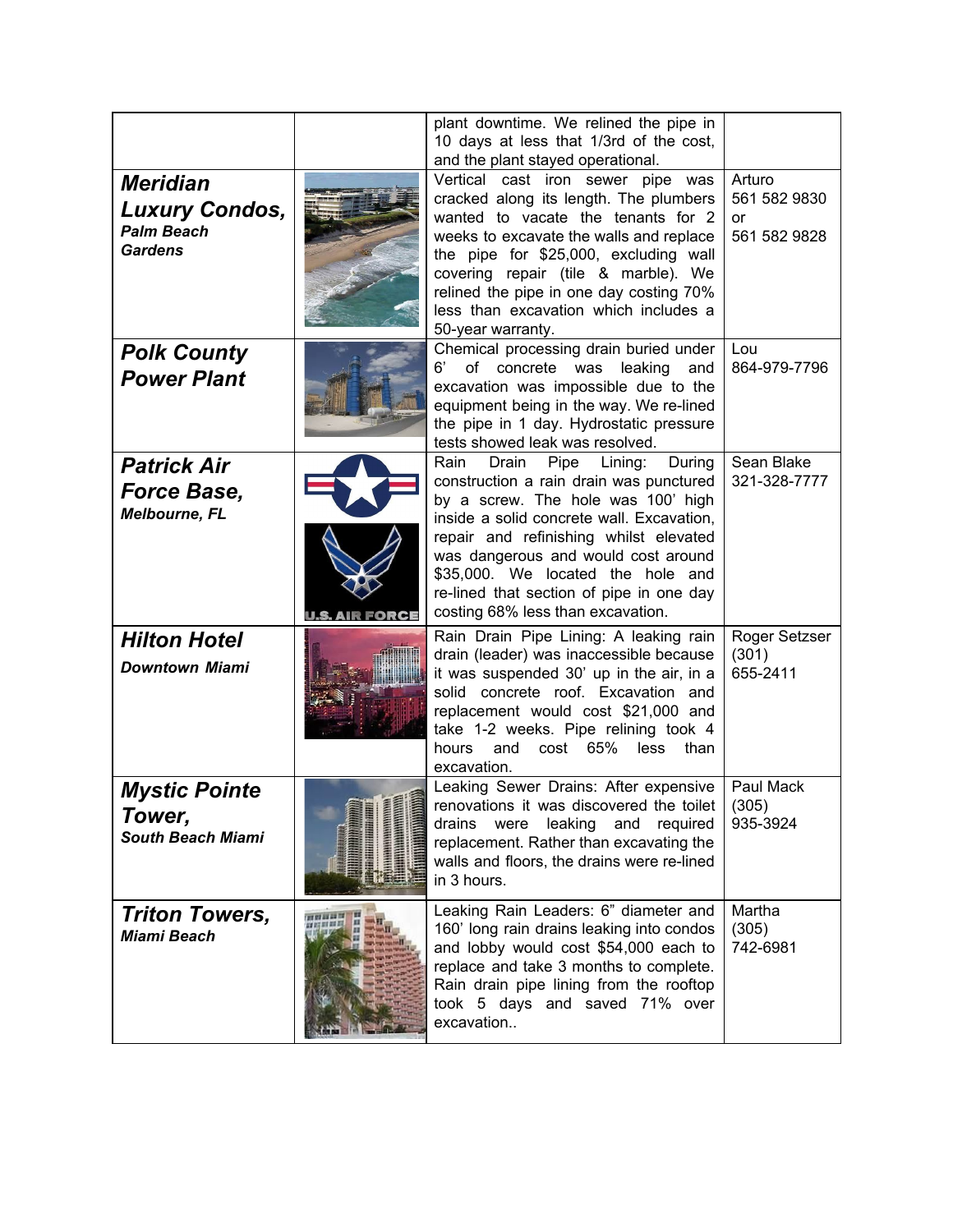| <b>The Ocean</b><br><b>Club, Boca Raton</b>                                       |                     | Leaking<br>Sewer Drains<br>Rain<br>and<br>Leaders: Original construction used bad<br>connectors to join pipes in the concrete<br>floors between stories. There were 20<br>vertical stacks, each with 8 leaking<br>connections that required replacement.<br>Estimated cost \$400,000. Instead we<br>relined each pipe in three hours, saving<br>around \$220,000.                     | <b>Phillip West</b><br>(561)<br>368-3332                          |
|-----------------------------------------------------------------------------------|---------------------|---------------------------------------------------------------------------------------------------------------------------------------------------------------------------------------------------------------------------------------------------------------------------------------------------------------------------------------------------------------------------------------|-------------------------------------------------------------------|
| <b>Guarantee</b><br><b>Building,</b><br><b>Downtown</b> West<br><b>Palm Beach</b> |                     | Leaking Rain Drains: This structure,<br>designated a "US Historic Site", was<br>experiencing leaking rain drains in their<br>solid block walls. Excavation was not an<br>option as the building was 80' high and<br>occupied by prominent attorneys. We<br>re-lined their drains in one afternoon,<br>business continued as usual<br>and<br>tenants were not disturbed.               | John<br>(561)<br>866-7396.                                        |
| Ocean Towers,<br><b>Jupiter</b>                                                   |                     | Sewer<br><b>Stacks</b><br>Leaking<br>and<br>Condensation Lines: This 16 storey,<br>40-year old building had rusting rain<br>drains, sewer pipes and heating and<br>condensation lines. The interiors of the<br>units<br>adorned<br>with<br>were<br>marble,<br>hand-painted frescos, large mirrors on<br>the walls. 3,000' of pipe lining installed<br>over 3 weeks from rooftop only. | Roger<br>(941)<br>355-6752                                        |
| <b>Atlantic</b><br>Towers,<br><b>Ft. Lauderdale</b>                               |                     | Leaking Rain Drains: 5" diameter and<br>180' long rain drains leaking into condos<br>and lobby would cost \$62,000 each to<br>replace and take 2 months to complete.<br>Rain drain pipe lining from the rooftop<br>took 3 days and saved 75% in costs.                                                                                                                                | Susan Russo<br>(954)<br>525-3890                                  |
| <b>Office Building,</b><br><b>Jacksonville</b>                                    |                     | This office building needed to replace<br>their cast iron drain with minimal<br>downtime, so we relined it in one day<br>costing 60% less than excavation.                                                                                                                                                                                                                            | Ralph<br>904-316-2340<br>800-918-0604                             |
| <b>Doral Village</b><br>MHP,<br><b>Clearwater</b>                                 | <b>ORAL VILLAGE</b> | 22,000' of clay sewer pipe cleaning and<br>video inspection, followed by "sectional<br>point repairs" on selected broken areas<br>of pipe where water infiltration and roots<br>were causing problems.                                                                                                                                                                                | John Warman<br>(727)<br>784-2179                                  |
| <b>BioTest</b><br><b>Pharmaceuticals</b><br><b>Boca Raton, FL</b>                 |                     | Biotest's \$150MM manufacturing facility<br>was shut down as the underground<br>H.D.P.E pipes had separated at the<br>poorly fused joints.<br>Excavation was not an option due to<br>contamination,<br>the<br>pipes<br>so<br>were<br>re-lined in 3 days at 15% of excavation                                                                                                          | Destefano<br>AI<br>Gudicelli<br>or<br>Santos<br>(561)<br>989-5630 |